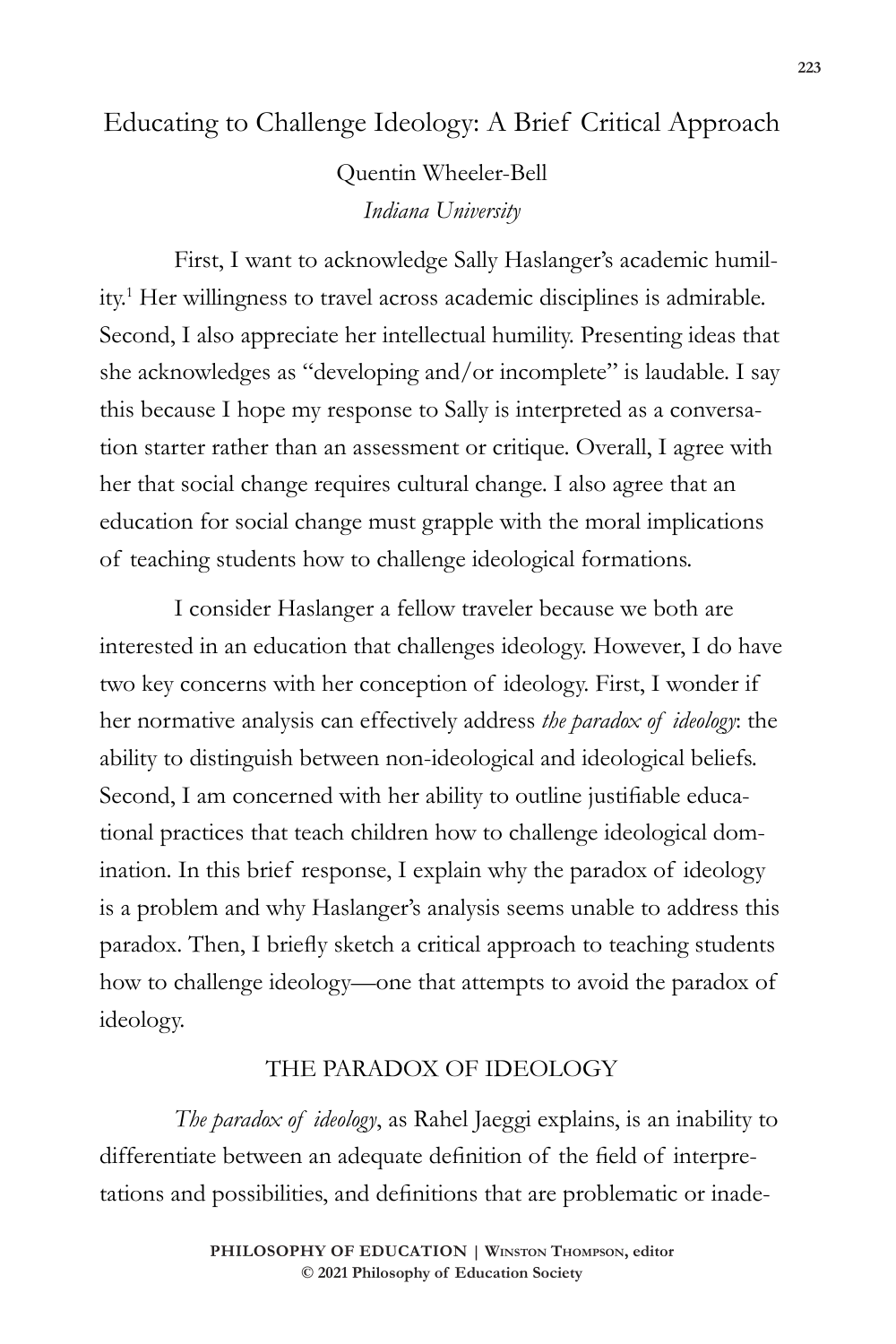quate—in example, ideological.2 Addressing the paradox of ideology seems to require the normative ability to distinguish ideological cultural practices from non-ideological practices. Escaping this paradox is even more problematic because, as Haslanger acknowledges, "political and legal theorists are as subject to ideology as anyone else.'' This being the case, an ideology critique must address at least three questions: (1) how do we determine ideological versus non-ideological beliefs? (2) who is capable of making these judgments? (3) how does an individual or group gain these capabilities?

To address the paradox of ideology, Haslanger turns to the "epistemology of oppositional consciousness" and "conscious raising" in *liberatory movements*. Haslanger focuses on liberatory movements, rather than social movements in general, because she believes such movements are better positioned to expose ideological formations. However, this focus does not overcome the paradox of ideology. For instance, oppositional consciousness even within liberatory movements are constructed and contested, and in ways that can be ideological. For example, within the Black Lives Matter (BLM) movement there are debates over the role of capitalism in black liberation.<sup>3</sup> Some within BLM believe black liberation is realized by expanding black businesses, while others claim capitalism, even black capitalism, is antithetical to black liberation. My point is deep disagreements exist even within liberatory movements; thus, we cannot assume such movements automatically cultivate non-ideological perspectives.

In fact, all movements must learn how to define what constitutes justice and injustice, how to frame these issues, and how to make their political demands heard.4 This learning process can also be shaped by ideological beliefs. For this reason, we need to distinguish between *needs* and *needs based discourse.* As Nancy Fraser explains, a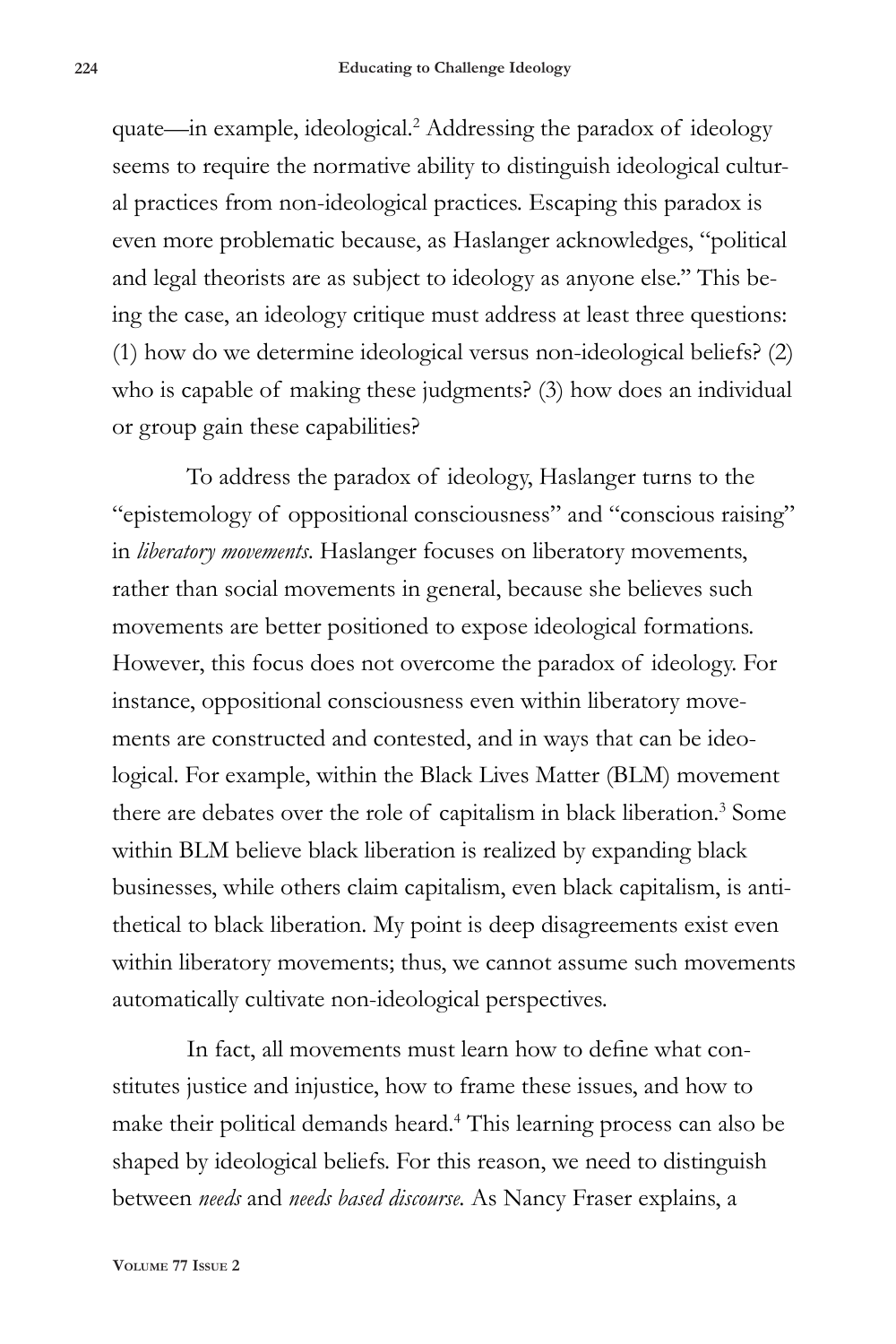difference exists between *needs*, or "whining or displeasure"—to quote Haslanger—and *the discourse* available for turning whining and displeasure into political complaints.<sup>5</sup> This distinction is essential because supposedly liberatory movements can have their needs shaped by ideological discourses. For example, Tom Pedroni explains how black social movements around school choice transformed African-Americans' general need for equitable schools into support for neoliberal school choice policies.6 Pedroni explains how blacks' support for school vouchers was built by "raising the consciousness" of black people and responding to their "gut refusal," to use Haslanger's language, to accept the racist public educational system within Milwaukee, Wisconsin.7 However, the consciousness raising activities around the framing of educational injustices were also contested. Debates occurring within the black public sphere in Milwaukee were disputed, with no unified oppositional movement emerging. Instead, the black public sphere was (and is) composed of different actors drawing upon different ideas, rituals, and long-standing patterns of interactions within the black intellectual tradition.<sup>8</sup> These different groups were all engaged in "raising consciousness" to help others see how to frame the educational injustices blacks were facing in Milwaukee. Nonetheless, the dominant demand that emerged was in support of neoliberal school choice.

I note this example for three reasons. First, oppositional movements are diverse, and disagreements exist even within these movements. Second, oppositional movements can draw upon different and conflicting strains of oppositional cultural ideas (i.e., needs based discourses) to frame their political demands. Third, ideology can shape how oppositional movements learn how to form and frame their political demands. One may disagree with my claim that the African-American groups supporting school vouchers *were* liberatory. While this disagreement has merit, it merely highlights the larger point I am making: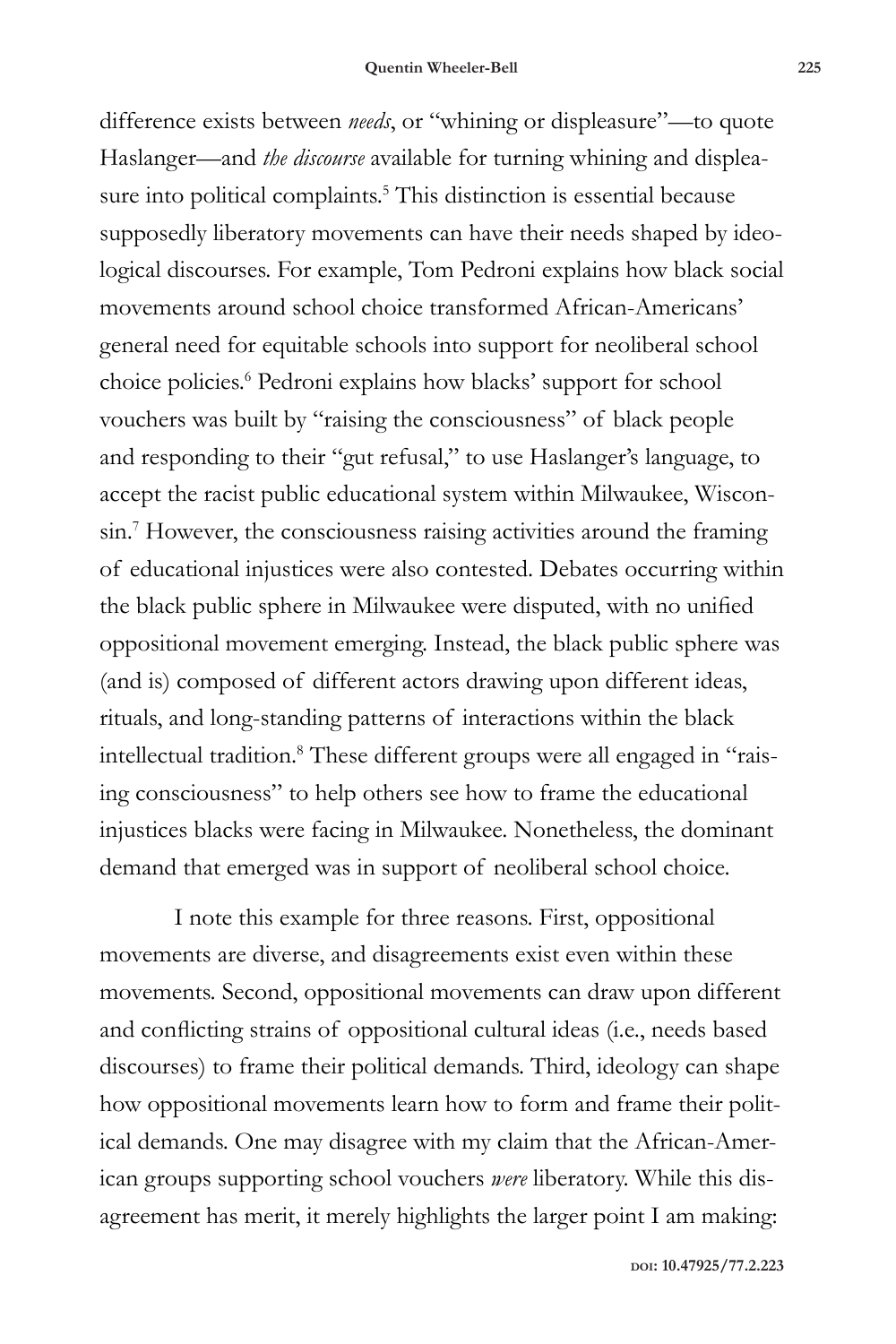we cannot presuppose that consciousness raising activities within liberatory movements inherently lead to non-ideological political demands. This being the case, I believe, any ideological critique must normatively explain how to distinguish between ideological and non-ideological beliefs. For Haslanger's approach, specifically, at least two questions must be addressed. First, how does she *normatively* describe what constitutes a liberatory movement'? Second, how are individuals and movements capable of identifying and employing non-ideological discourses?

## SKETCHES FOR A CRITICAL PEDAGOGY

I am not saying Haslanger lacks the conceptual tools for addressing the paradox of ideology. Instead, my argument is she insufficiently foregrounds her normative theory, thus making it unclear how she avoids this paradox. An ideological critique can often assume someone (or group) can tell others they are misperceiving their own reality.<sup>9</sup> This assumption can become belittling when it fails to respect individuals as free and autonomous persons. When this occurs, an ideological critique can become *paternalistic* at best or *authoritarian* at worst.10Avoiding these shortcomings requires a clear normative way to distinguish between ideological and non-ideological beliefs. Moreover, addressing this paradox matters for education because it helps to explain the morally justifiable practices teachers can use to assist students in challenging ideological domination.

In moving forward, let me briefly offer a normative approach that aims to cultivate "critical individuals," while avoiding the above noted harms. An ideological critique is incomplete without a normative conception of democracy and the role of autonomy within public deliberation.11As Christian Rostboll argues, we should see an "ideological critique a*s part of a process of public deliberatio*n and thereby as part of *the exercise of public autonomy.*"12 Here*, public autonomy* means the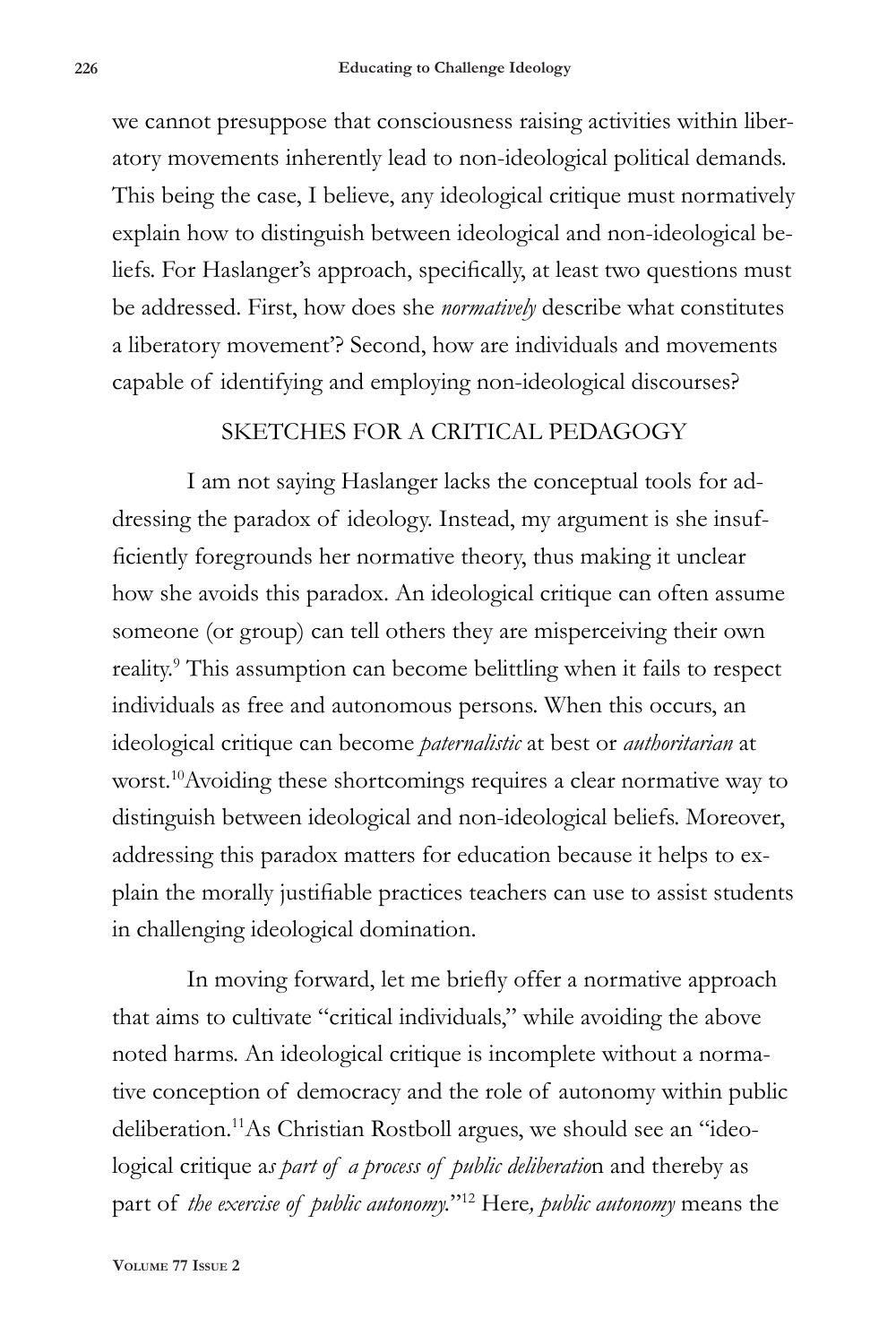intersubjective form of self-governance that individuals exercise with others to ensure all social practices affecting an individual's life meet the standards of public justification.13 In this sense, public autonomy is tethered to public deliberation: public autonomy is exercised when individuals are provided opportunities to participate within the process of public deliberation, express their opinions and perspectives, reflect upon their beliefs, and reasonably consider different perspectives.<sup>14</sup>

Educators should see the task of critiquing ideological formations as intrinsically tied to teaching individuals how to engage in public deliberation and exercise their public autonomy. More specifically, an ideological critique, as Rostboll argues, aims to "trigger self-reflection."15 This means an ideological critique "plays the role of provoking such a process of deliberation by initiating processes of self-reflection."16 An education for public autonomy (i.e., a civic education) aims to teach children the skills, habits, and dispositions to both effectively engage in public deliberation and transform society in a manner that deepens democracy.17 For educators, this means creating learning spaces where students can reflect upon how the content of their beliefs are shaped by social and historical circumstances as well as how these beliefs might function to reproduce unjust conditions.

However, a critical educator is not the arbiter of truth. Instead, they help facilitate the process of self-reflection: they create learning spaces where students can exercise their public autonomy and reasonably engage with the beliefs and perspectives of others. Teachers should cultivate learning environments that aid students in understanding how ideological beliefs operate by closing, limiting, or distorting one's reflective process, and how such beliefs function to close off opportunities to think differently about the social problems facing society.18 For example, the ideology of natural property rights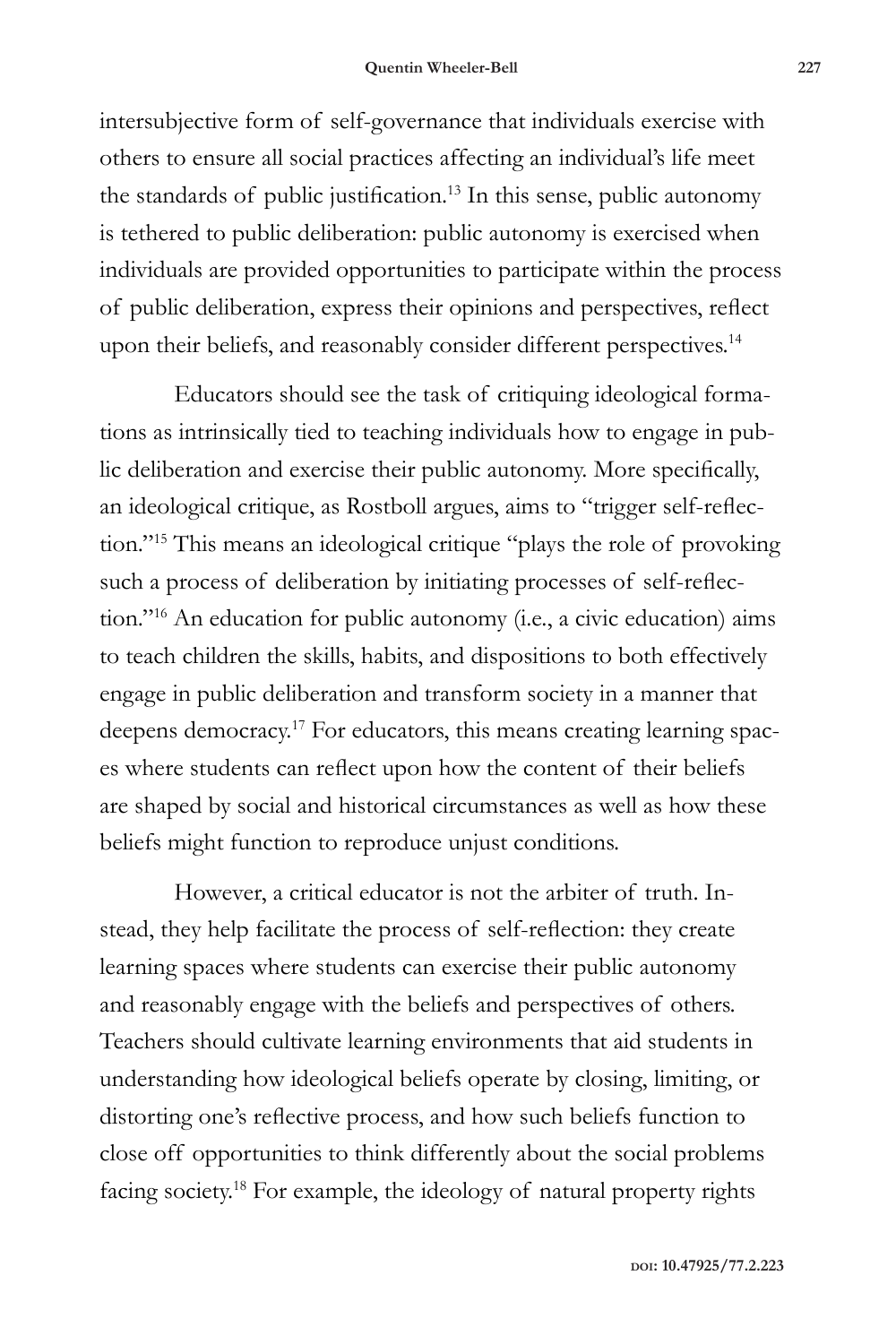within capitalism often operates by closing off the reflective process needed for people to envision and listen to perspectives aimed at providing individuals with material resources, regardless of their participation within the labor market.19 This ideology limits the public debate over welfare policies, because it assumes one's income should almost solely be tethered to one's participation in the labor market <sup>20</sup>. My point is that teachers (or anyone else) should not assume a policy or perspective is the non-ideological perspective. Instead, they should assist students in seeing how ideology operates to limit one's ability to envision and listen to the kernels of rationality within certain policies, perspectives, or beliefs.

This also means an education aimed at challenging ideological domination should not assume oppositional groups (or oppositional knowledge) are inherently non-ideological. Instead, educators should view oppositional groups as *one* means for triggering self-reflection and expanding public deliberation. Oppositional groups can have such an effect because it can embody kernels of rationality that could open new perspectives. However, oppositional groups also embody kernels of irrationality that must be interrogated. Overall, the normative goal should be expanding public autonomy. This would mean helping students overcome blockages or restrictions in the deliberative process and opening opportunities for them to see issues in new ways. It also entails aiding students in understanding counter public discourses and how to form new publics.

Before concluding, I want to make one cautionary note. A critical education must be wary of using traditional forms of education to engage in an ideology critique.<sup>21</sup>As Michael Apple explains, ideology can reside in both the *content* and the *form* of the curriculum.<sup>22</sup> For instance, the traditional structure of school can reinforce the paradox of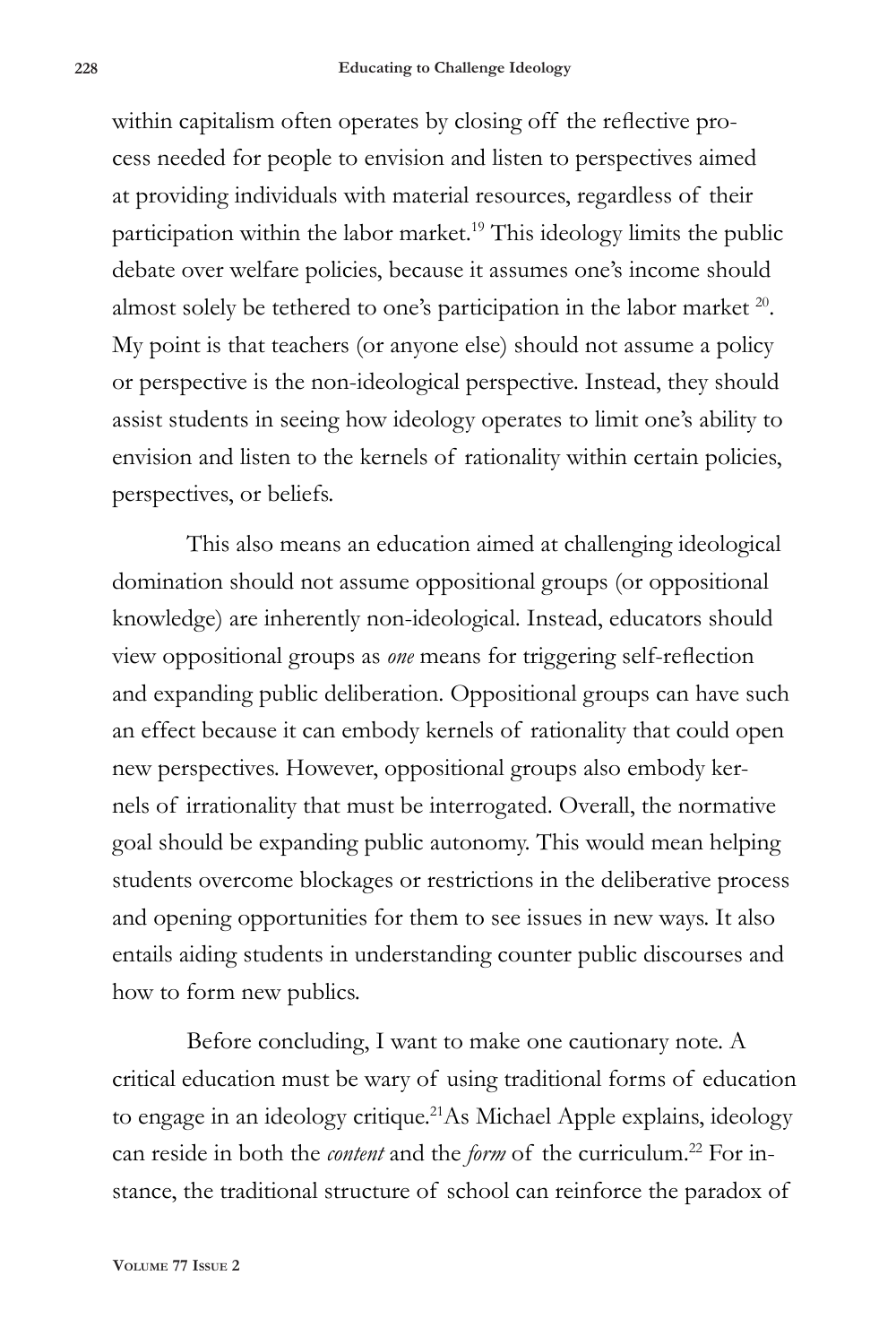ideology by assuming the teacher is the "bearer of truth." These pedagogical practices can become paternalistic or authoritarian when they treat students as passive recipients of "the truth".23 Effectively challenging ideology requires democratic schools and classrooms because such spaces treat students as active agents with public autonomy.<sup>24</sup> In addition, democratic schools also ensure that the teacher's viewpoint, and the school structure, can be subjected to an ideological critique. In the end, an education aimed at challenging ideological domination must be grounded in a normative appreciation of democracy and public autonomy.

1 Sally Haslanger, "Reproducing Social Hierarchy (or Not!)," Philosophy of Education 77, no. 2 (2021).

2 Rahel Jaeggi, "Rethinking Ideology," in New Waves in Political Philosophy, ed. Boudewijn de Bruin and Christopher Zurn (Basingstoke England & New York: Palgrave Macmillan, 2009).

3 Cedric Johnson, "The Triumph of Black Lives Matter and Neoliberal Redemption," Nonsite.Org, June 9, 2020, https://nonsite.org/the-triumphof-black-lives-matter-and-neoliberal-redemption/; Keeanga-Yamahtta Taylor, From #BlackLivesMatter to Black Liberation (Chicago, Illinois: Haymarket Books, 2016).

4 Emmanuel Renault, The Experience of Injustice: A Theory of Recognition, trans. Richard A. Lynch, (New York: Columbia University Press, 2019).

5 Nancy Fraser, Unruly Practices: Power, Discourse, and Gender in Contemporary Social Theory (Minneapolis: University of Minnesota Press, 1989).

6 Thomas C. Pedroni, Market Movements: African American Involvement in School Voucher Reform (New York & London: Routledge, 2013).

7 Pedroni, Market Movements.

8 Michael C. Dawson, Black Visions: The Roots of Contemporary Afri-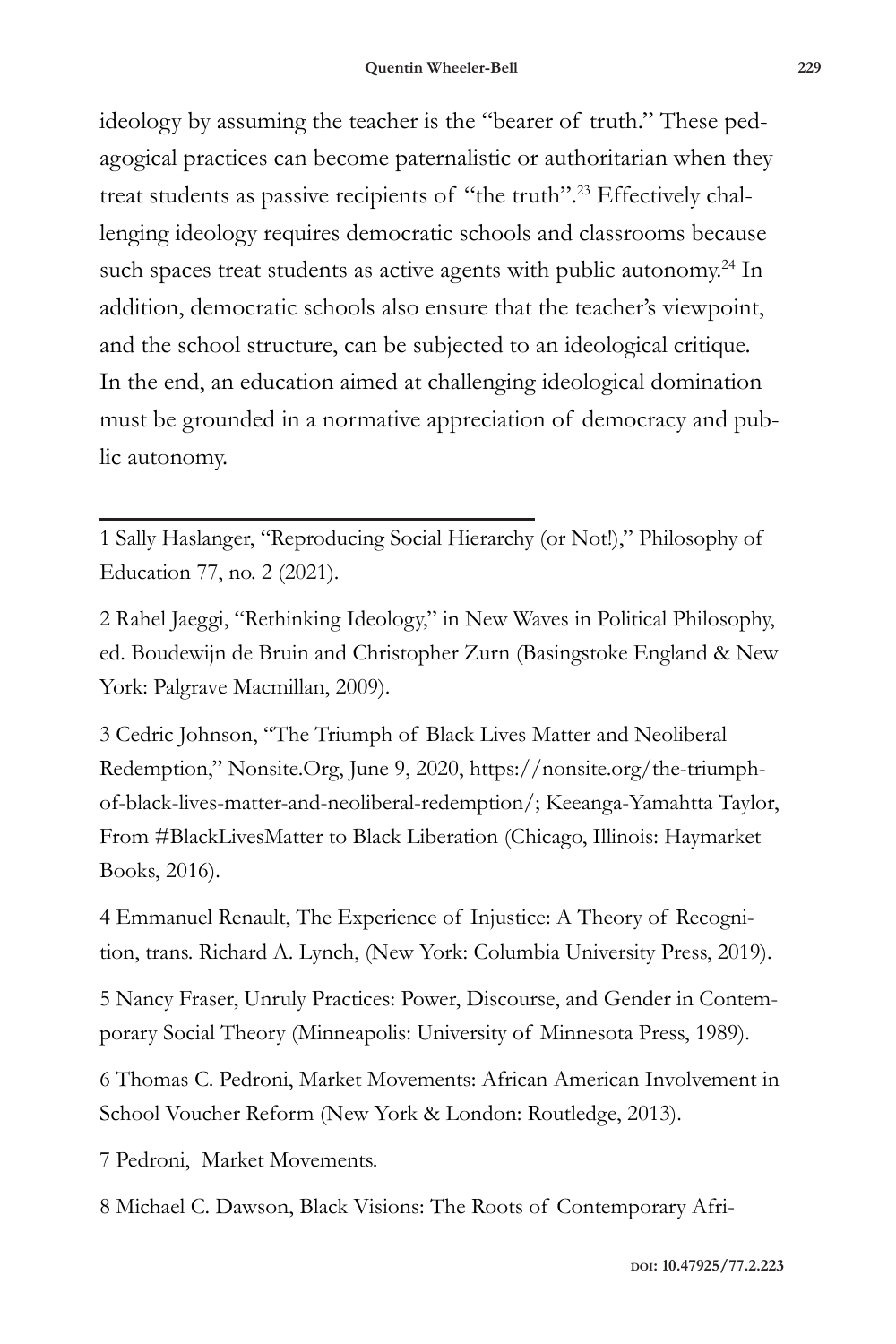can-American Political Ideologies (Chicago: University of Chicago Press, 2003).

9 Robin Celikates, Critique as Social Practice (Lanham, Maryland: Rowman & Littlefield International, 2019); Terry Eagleton, Ideology: An Introduction (London; New York: Verso, 2007).

10 Christian F. Rostboll, Deliberative Freedom: Deliberative Democracy as Critical Theory (Albany, NY: State University of New York Press, 2009); Maeve Cooke, Re-Presenting the Good Society (Cambridge, MA: MIT Press, 2006).

11 Quentin Wheeler-Bell, "Standing in Need of Justification: Michael Apple, R.S. Peters and Jürgen Habermas," Journal of Curriculum Studies 49, no. 4 (July 4, 2017): 561–78.

12 Christian F. Rostboll, Deliberative Freedom: Deliberative Democracy as Critical Theory (Albany, NY: State University of New York Press, 2009), 149.

13 Jürgen Habermas, Between Facts and Norms: Contributions to a Discourse Theory of Law and Democracy (Cambridge, UK: New York: The MIT Press, 1998); Rainer Forst, Contexts of Justice: Political Philosophy beyond Liberalism and Communitarianism (Berkeley, CA: University of California Press, 2002).

14 Kevin Olson, Reflexive Democracy: Political Equality and the Welfare State (Cambridge, MA: MIT Press, 2006).

15 Rostboll, Deliberative Freedom: Deliberative Democracy.

16 Rostboll, 147.

17 Quentin Wheeler-Bell, "Broken Glass: The Social Evil of Urban Poverty and a Critical Education," Educational Policy 33, no.7 (February 9, 2018): 1076-1102.

18 James Bohman, "'When Water Chokes': Ideology, Communication, and Practical Rationality," Constellations 7, no. 3 (September 1, 2000): 382–92.

**Volume 77 Issue 2** 19 Kathi Weeks, The Problem with Work: Feminism, Marxism, Antiwork